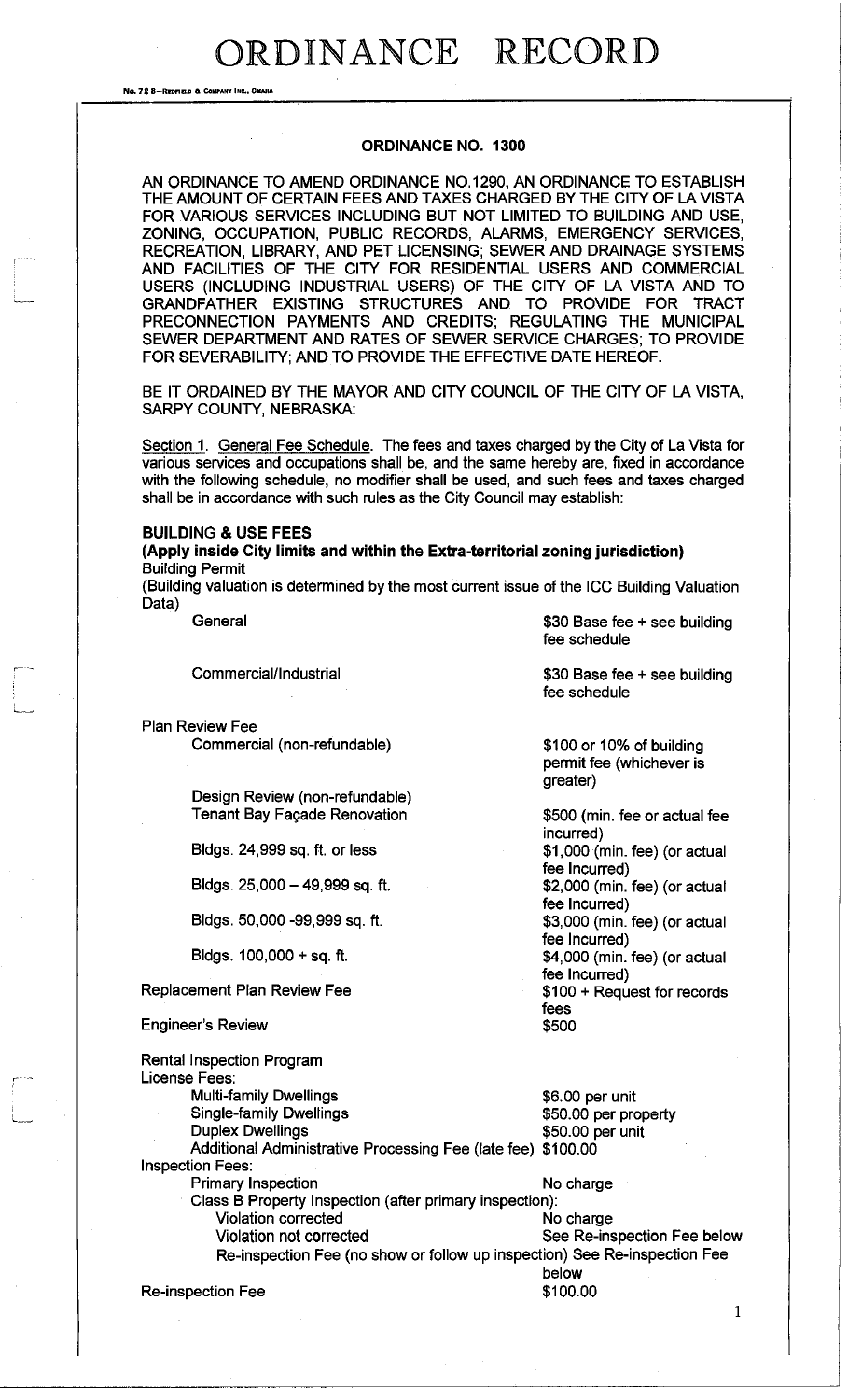No. 72 8-REDFIELD & COMPANY INC., OMAHA

Penalty Fee Refund Policy

Certificate of Occupancy Temporary Certificate of Occupancy Pre-occupancy fee (Occupancy without C.O.) Temporary Use Permit (includes tents, greenhouses, event structures) Sign Permit Identification Sign, Incidental Sign Master Sign Plan (more than 1 sign) Common Sign Plan Temporary Sign Permit: Non-profit or tax exempt organization All other temporary signs

Tower Development Permit

Co-locates - Towers

Tarp Permit (valid for 6 months) Solar Panel Permit Satellite Dish Permit Wading/Swimming Pools at residence Dedicated Electrical circuit for pumps Mechanical Permits

Plumbing Permits

Sewer Repair Permit Backflow protector permit

Underground Sprinklers

City Professional License

Electrical Permits

#### 3x Regular permit fee 75% will be refunded when the project is cancelled or not complete within one year. No refund will be given after one year. (Sewer Hook-up Fee is100% refunded) \$50 \$750 \$750 \$ 50 plus \$10/day

\$150/sign \$75/sign \$150 \$150

\$0 \$ 30/year \$8,500(min fee) (or actual fee incurred) \$5,000(min fee) (or actual fee incurred) \$30 \$30 \$30 \$30 \$30 \$30 Base fee + See mechanical fee \$30 Base fee + See mechanical fee \$30 \$ 30 (\$22 permit & \$8 backflow) \$ 30 (\$22 issue fee & \$8 fixture) \$30 Base Fee + See electrical fee

(Plumbers; Mech. Contractors) \$ 15 and a \$1,000,000 Liability, and a \$500,000 bodily injury insurance Certificate per each occurrence Also a \$5,000 Bond is required, naming the City as the recipient.

Demolition of building the state of the state of the state of the state of the state of the state of the state of the state of the state of the state of the state of the state of the state of the state of the state of the **Certificate** Moving Permit (buildings 120 square feet or greater) \$250 plus Insurance **Certificate** Sheds and Fences \$ 30.00<br>Sidewalks \$ 30.00 **Sidewalks** Driveway Replacement \$ 30.00 Driveway Approach w/o curb cut or grinding \$30.00 With curb requiring cut plus the 4' apron on each side) Contractor (Contractor performs curb cut or grind) \$30.00 plus \$1.00/ft.<br>City Charge (if City performs curb cuts) \$50 + \$5/ft (\$40 set up fee; City Charge (if City performs curb cuts) \$10 permit fee) City charge (if City performs curb grinds) \$50 + \$6/ft (\$40 set up fee; \$10 permit fee) Utility Cut Permit \$30.00 Appeal Fee Regarding Issuance or Denial of Curb Cut/Driveway Approach Construction Permit  $$250$ 

Street Paving, Surfacing, Resurfacing, Repairing, Sealing or Resealing Permit  $$ 30.00$ /Yearly

 $\overline{2}$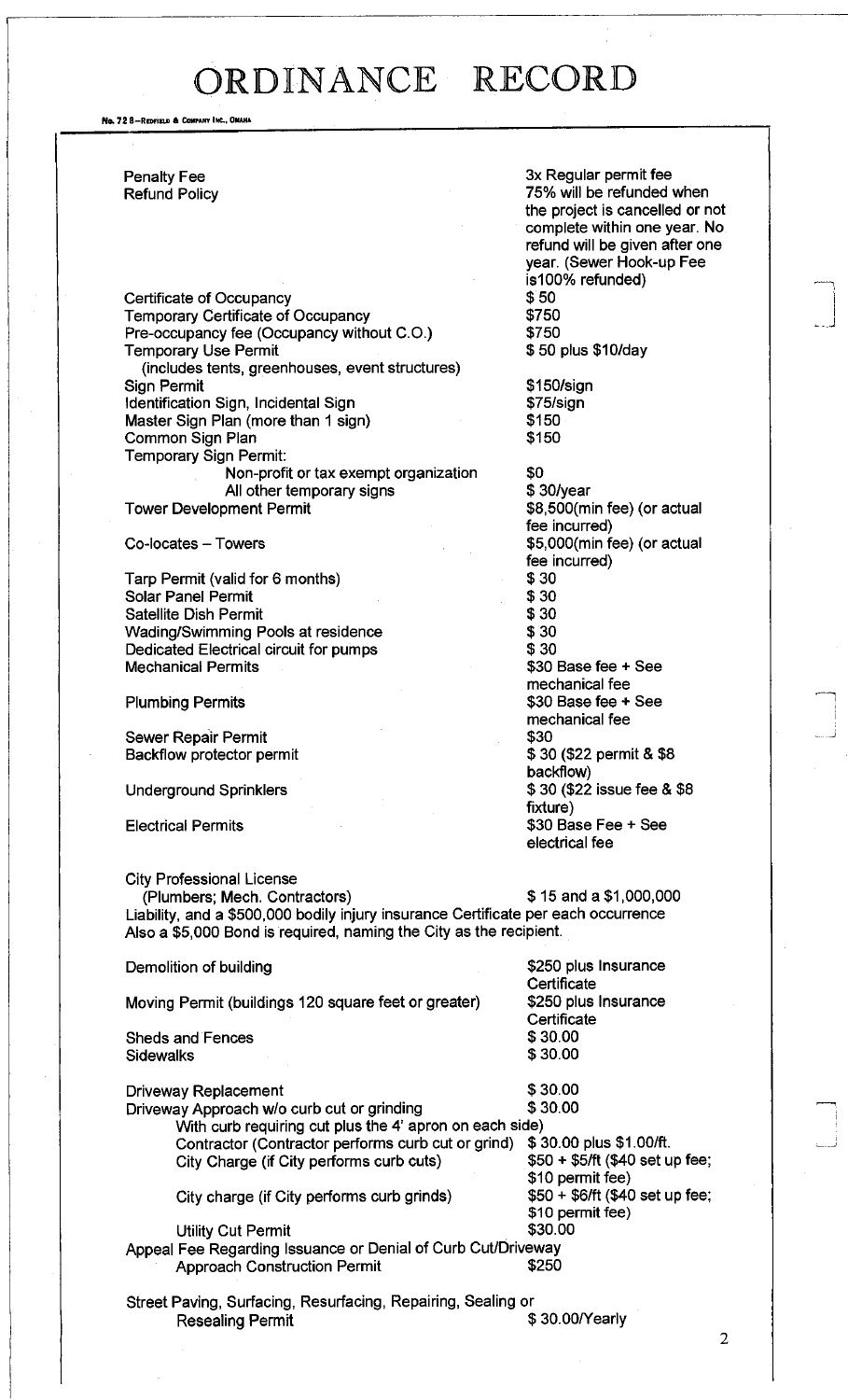Ne. 72 8-REDFIELD & COMPANY INC., OMAHA

### Appeal Fee Regarding Issuance or Denial of Street Paving, Resurfacing, etc. Permit  $$250$

Provided, however, notwithstanding anything in this Ordinance to the contrary, all property, or parts thereof or improvements thereon, with respect to which legal title is or will be held by or for the benefit of the City of La Vista, La Vista Community Development Agency, City of La Vista Facilities Corporation, La Vista/Metropolitan Community College Condominium Owners Association, Inc., or any other entity directly or indirectly controlled by the City of La Vista as determined by the City Administrator, for a public purpose, and all owners of such property, parts, or improvements, shall be exempt from the Building and Use Fees and/or any other fees in this ordinance. The City of La Vista pursuant to a policy of the City Council also may provide for waiver of any or all such Building and Use Fees, or any other fees under this Ordinance that are payable to the City, with respect any political subdivisions that levy property taxes within the corporate limits of the City, or any entity controlled by any such political subdivision.

#### FIRE INSPECTION FEES

### **Plan Review Fees**

| maximum of $$1,000$<br>Fire Sprinkler Plan Review<br>1-20 devices<br>\$100<br>21-50 devices<br>\$200<br>51-100 devices<br>\$300<br>101-200 devices<br>\$400<br>\$500<br>201-500 devices<br>Over 500 devices.<br>\$500 plus \$1.00 per device over 500<br>Fire Alarm Plan Review<br>\$50.00<br><b>Child Care Facilities:</b><br>$0 - 8$ Children<br>\$50.00<br>$9 - 12$ Children<br>\$55.00<br>13 or more children<br>\$60.00<br><b>Foster Care Homes:</b><br>Inspection<br>\$25.00<br>Liquor Establishments:<br>Non-consumption establishments<br>\$60.00<br>Consumption establishments \$85.00<br><b>Nursing Homes:</b><br>50 beds or less<br>\$55.00<br>51to 100 beds<br>\$110.00<br>101 or more beds<br>\$160.00<br><b>Fire Alarm Inspection:</b><br>Four year license (Test)<br>\$100.00<br><b>NICET</b><br>\$25.00 per year NICET certification<br>last<br>Annual test (witnessed)<br>\$30.00<br>Sprinkler Contractor Certificate:<br>\$100.00<br>Annual |
|---------------------------------------------------------------------------------------------------------------------------------------------------------------------------------------------------------------------------------------------------------------------------------------------------------------------------------------------------------------------------------------------------------------------------------------------------------------------------------------------------------------------------------------------------------------------------------------------------------------------------------------------------------------------------------------------------------------------------------------------------------------------------------------------------------------------------------------------------------------------------------------------------------------------------------------------------------------|
|                                                                                                                                                                                                                                                                                                                                                                                                                                                                                                                                                                                                                                                                                                                                                                                                                                                                                                                                                               |
|                                                                                                                                                                                                                                                                                                                                                                                                                                                                                                                                                                                                                                                                                                                                                                                                                                                                                                                                                               |
|                                                                                                                                                                                                                                                                                                                                                                                                                                                                                                                                                                                                                                                                                                                                                                                                                                                                                                                                                               |
|                                                                                                                                                                                                                                                                                                                                                                                                                                                                                                                                                                                                                                                                                                                                                                                                                                                                                                                                                               |
|                                                                                                                                                                                                                                                                                                                                                                                                                                                                                                                                                                                                                                                                                                                                                                                                                                                                                                                                                               |
|                                                                                                                                                                                                                                                                                                                                                                                                                                                                                                                                                                                                                                                                                                                                                                                                                                                                                                                                                               |
|                                                                                                                                                                                                                                                                                                                                                                                                                                                                                                                                                                                                                                                                                                                                                                                                                                                                                                                                                               |
|                                                                                                                                                                                                                                                                                                                                                                                                                                                                                                                                                                                                                                                                                                                                                                                                                                                                                                                                                               |
|                                                                                                                                                                                                                                                                                                                                                                                                                                                                                                                                                                                                                                                                                                                                                                                                                                                                                                                                                               |
|                                                                                                                                                                                                                                                                                                                                                                                                                                                                                                                                                                                                                                                                                                                                                                                                                                                                                                                                                               |
|                                                                                                                                                                                                                                                                                                                                                                                                                                                                                                                                                                                                                                                                                                                                                                                                                                                                                                                                                               |
|                                                                                                                                                                                                                                                                                                                                                                                                                                                                                                                                                                                                                                                                                                                                                                                                                                                                                                                                                               |
|                                                                                                                                                                                                                                                                                                                                                                                                                                                                                                                                                                                                                                                                                                                                                                                                                                                                                                                                                               |
|                                                                                                                                                                                                                                                                                                                                                                                                                                                                                                                                                                                                                                                                                                                                                                                                                                                                                                                                                               |
|                                                                                                                                                                                                                                                                                                                                                                                                                                                                                                                                                                                                                                                                                                                                                                                                                                                                                                                                                               |
|                                                                                                                                                                                                                                                                                                                                                                                                                                                                                                                                                                                                                                                                                                                                                                                                                                                                                                                                                               |
|                                                                                                                                                                                                                                                                                                                                                                                                                                                                                                                                                                                                                                                                                                                                                                                                                                                                                                                                                               |
|                                                                                                                                                                                                                                                                                                                                                                                                                                                                                                                                                                                                                                                                                                                                                                                                                                                                                                                                                               |
|                                                                                                                                                                                                                                                                                                                                                                                                                                                                                                                                                                                                                                                                                                                                                                                                                                                                                                                                                               |
|                                                                                                                                                                                                                                                                                                                                                                                                                                                                                                                                                                                                                                                                                                                                                                                                                                                                                                                                                               |
|                                                                                                                                                                                                                                                                                                                                                                                                                                                                                                                                                                                                                                                                                                                                                                                                                                                                                                                                                               |
|                                                                                                                                                                                                                                                                                                                                                                                                                                                                                                                                                                                                                                                                                                                                                                                                                                                                                                                                                               |
|                                                                                                                                                                                                                                                                                                                                                                                                                                                                                                                                                                                                                                                                                                                                                                                                                                                                                                                                                               |
|                                                                                                                                                                                                                                                                                                                                                                                                                                                                                                                                                                                                                                                                                                                                                                                                                                                                                                                                                               |
|                                                                                                                                                                                                                                                                                                                                                                                                                                                                                                                                                                                                                                                                                                                                                                                                                                                                                                                                                               |
|                                                                                                                                                                                                                                                                                                                                                                                                                                                                                                                                                                                                                                                                                                                                                                                                                                                                                                                                                               |
|                                                                                                                                                                                                                                                                                                                                                                                                                                                                                                                                                                                                                                                                                                                                                                                                                                                                                                                                                               |
|                                                                                                                                                                                                                                                                                                                                                                                                                                                                                                                                                                                                                                                                                                                                                                                                                                                                                                                                                               |
|                                                                                                                                                                                                                                                                                                                                                                                                                                                                                                                                                                                                                                                                                                                                                                                                                                                                                                                                                               |
|                                                                                                                                                                                                                                                                                                                                                                                                                                                                                                                                                                                                                                                                                                                                                                                                                                                                                                                                                               |
|                                                                                                                                                                                                                                                                                                                                                                                                                                                                                                                                                                                                                                                                                                                                                                                                                                                                                                                                                               |
|                                                                                                                                                                                                                                                                                                                                                                                                                                                                                                                                                                                                                                                                                                                                                                                                                                                                                                                                                               |
|                                                                                                                                                                                                                                                                                                                                                                                                                                                                                                                                                                                                                                                                                                                                                                                                                                                                                                                                                               |
|                                                                                                                                                                                                                                                                                                                                                                                                                                                                                                                                                                                                                                                                                                                                                                                                                                                                                                                                                               |
|                                                                                                                                                                                                                                                                                                                                                                                                                                                                                                                                                                                                                                                                                                                                                                                                                                                                                                                                                               |
| <b>Fuels Division:</b>                                                                                                                                                                                                                                                                                                                                                                                                                                                                                                                                                                                                                                                                                                                                                                                                                                                                                                                                        |
| Above ground Hazardous Substance Storage Tanks (Title 158)                                                                                                                                                                                                                                                                                                                                                                                                                                                                                                                                                                                                                                                                                                                                                                                                                                                                                                    |
| Registration<br>\$25.00 per tank                                                                                                                                                                                                                                                                                                                                                                                                                                                                                                                                                                                                                                                                                                                                                                                                                                                                                                                              |
| Re-registration<br>\$25.00 per tank (Required whenever                                                                                                                                                                                                                                                                                                                                                                                                                                                                                                                                                                                                                                                                                                                                                                                                                                                                                                        |
| change is made to tank or contents)                                                                                                                                                                                                                                                                                                                                                                                                                                                                                                                                                                                                                                                                                                                                                                                                                                                                                                                           |
| Above ground Petroleum Storage Tanks (Title 153, Chapter 17)                                                                                                                                                                                                                                                                                                                                                                                                                                                                                                                                                                                                                                                                                                                                                                                                                                                                                                  |
|                                                                                                                                                                                                                                                                                                                                                                                                                                                                                                                                                                                                                                                                                                                                                                                                                                                                                                                                                               |
| \$50.00 (Per installation regardless<br><b>Inspection Fee</b>                                                                                                                                                                                                                                                                                                                                                                                                                                                                                                                                                                                                                                                                                                                                                                                                                                                                                                 |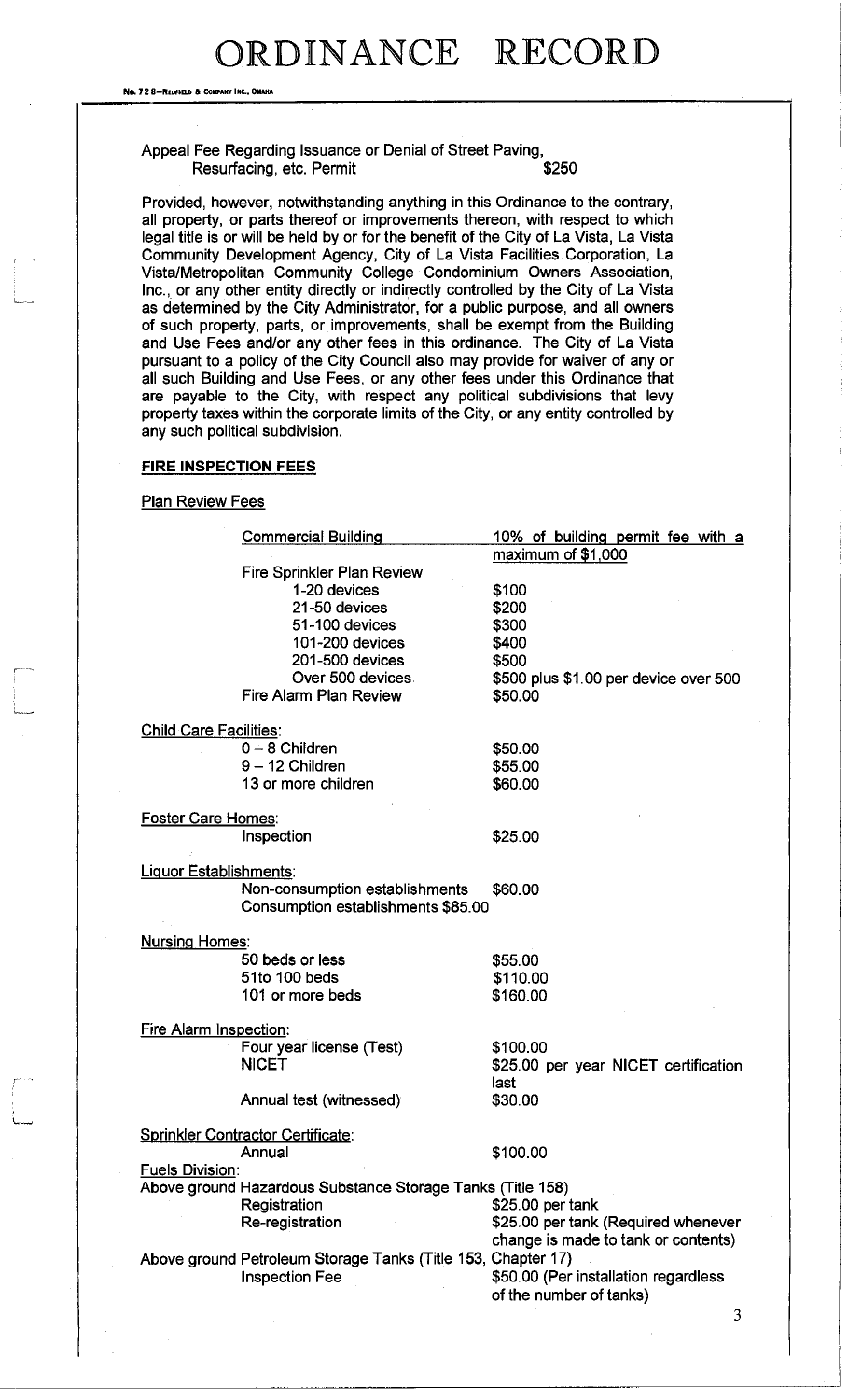No. 72 B-REDFIELD & COMPANY INC., OMAHA

Partnership)

| Farm, residential and heating oil tanks<br>(tanks with a capacity of 1100gallons or less)<br>All other tanks<br>Petroleum Release Remedial Action Fund<br>Tank installation<br>Piping only installation | \$10.00 one-time registration fee<br>\$30.00 per tank, annually<br>\$90.00 per tank, annually<br>\$60.00 per tank<br>\$60.00 |
|---------------------------------------------------------------------------------------------------------------------------------------------------------------------------------------------------------|------------------------------------------------------------------------------------------------------------------------------|
| <b>GRADING PERMIT FEES</b>                                                                                                                                                                              |                                                                                                                              |
| 5 acres or less<br>More than 5 acres                                                                                                                                                                    | \$ 500<br>\$1,000                                                                                                            |
| <b>ZONING FEES</b>                                                                                                                                                                                      |                                                                                                                              |
| Comprehensive Plan Amendment                                                                                                                                                                            | \$500                                                                                                                        |
| Zoning Map Amendment (rezoning)                                                                                                                                                                         | \$500                                                                                                                        |
| <b>Zoning Text Amendment</b>                                                                                                                                                                            | \$500                                                                                                                        |
| <b>Zoning Verification Letter</b>                                                                                                                                                                       | \$50                                                                                                                         |
| <b>Subdivision Text Amendment</b>                                                                                                                                                                       | \$500                                                                                                                        |
| Conditional Use Permit (1 acre or less)<br>Conditional Use Permit (more than 1 acre)<br><b>Conditional Use Permit Amendment</b>                                                                         | \$300<br>\$500<br>\$200                                                                                                      |
| <b>Flood Plain Development Permit</b>                                                                                                                                                                   | \$500                                                                                                                        |
| Administrative Plat - Lot Split, Lot Consolidation<br>or Boundary Adjustment                                                                                                                            | \$750+ additional fee of \$250<br>for review of revised                                                                      |
| <b>Preliminary Platting</b>                                                                                                                                                                             | drawings<br>\$1,000 + additional fee of<br>\$250 for review of revised<br>drawings                                           |
| <b>Final Platting</b>                                                                                                                                                                                   | \$1000+additional fee of \$250<br>for review of revised<br>drawings                                                          |
| <b>Subdivision Agreement</b>                                                                                                                                                                            | \$500 (min. fee) or actual fee<br>incurred                                                                                   |
| <b>Revised Preliminary Plat</b>                                                                                                                                                                         | \$500+additional fee of \$250<br>for review of revised                                                                       |
| Replat                                                                                                                                                                                                  | drawings<br>\$1500 +additional fee of<br>\$250 for review of revised<br>drawings                                             |
| <b>P.U.D.</b>                                                                                                                                                                                           | \$1,000+additional fee of<br>\$250 for review of revised                                                                     |
| P.U.D. Amendment                                                                                                                                                                                        | drawings<br>\$500 (min. fee) or actual fee<br>incurred                                                                       |
| Vacation of Plat and Right of Way Vacation                                                                                                                                                              | \$150                                                                                                                        |
| Variance, Appeals, Map Interpretation (B.O.A.)                                                                                                                                                          | \$250                                                                                                                        |

 $\overline{\mathbf{4}}$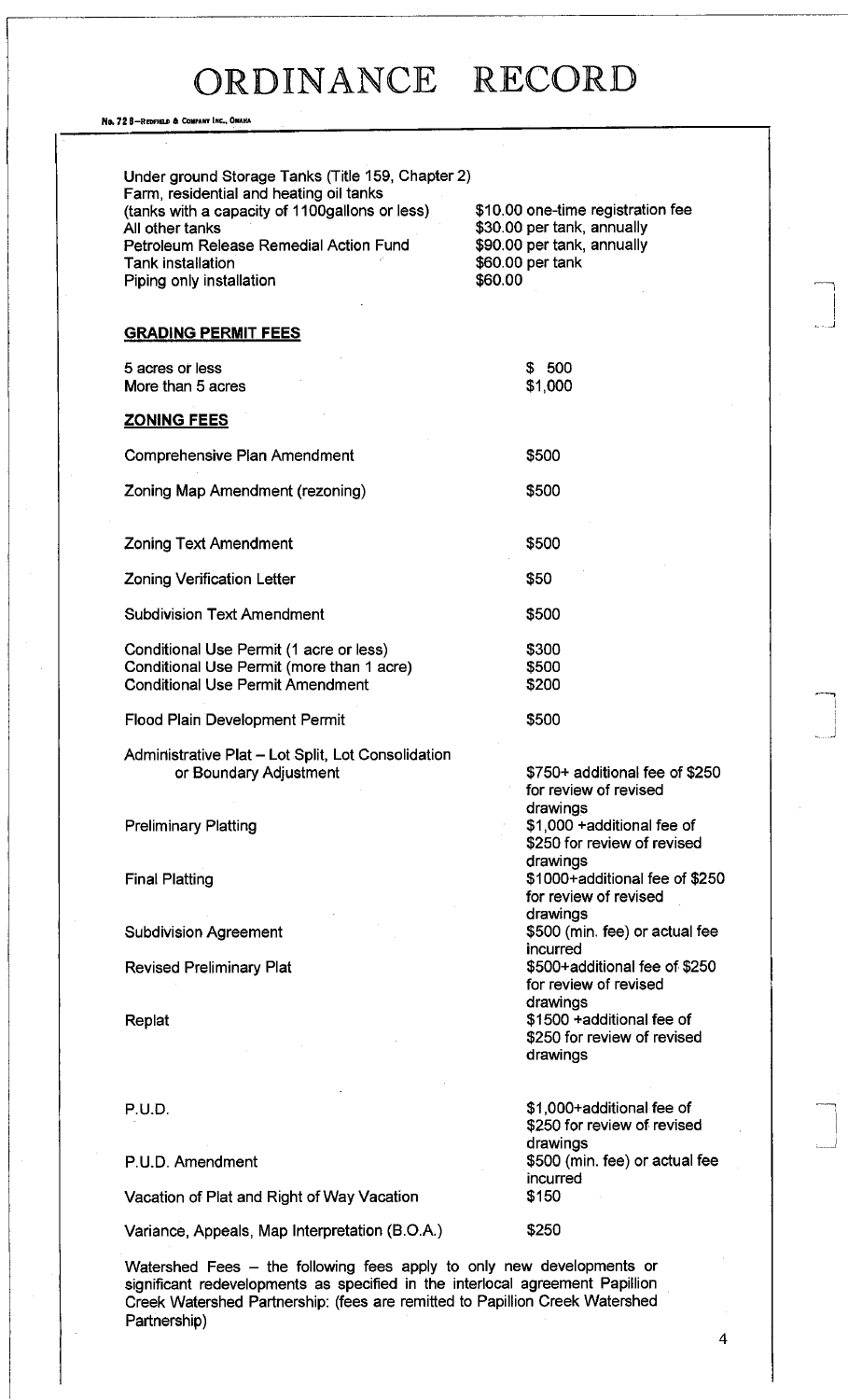No. 72 8-REDFIELD & COMPANY INC., OMAHA

 $\begin{bmatrix} 1 & 1 \\ 1 & 1 \end{bmatrix}$ 

| Single Family Residential Development (up to 4-plex)<br>High-Density Multi-Family Residential Development<br><b>Commercial/Industrial Development</b><br>*Computed to the nearest .01 acre. | \$864 per dwelling unit<br>\$3,803 per gross acre*<br>\$4,609 per gross acre* |
|---------------------------------------------------------------------------------------------------------------------------------------------------------------------------------------------|-------------------------------------------------------------------------------|
| <b>TIF Application</b>                                                                                                                                                                      | \$TBD                                                                         |
| ROW (Right of Way) Permits                                                                                                                                                                  | \$TBD                                                                         |
| <b>OCCUPATION TAXES</b>                                                                                                                                                                     |                                                                               |
| <b>Publication fees</b>                                                                                                                                                                     | \$Actual cost                                                                 |
| Class A Liquor License Holder                                                                                                                                                               | \$200                                                                         |
| Class B Liquor License Holder                                                                                                                                                               | \$200                                                                         |
| Class C Liquor License Holder                                                                                                                                                               | \$600                                                                         |
| Class D Liquor License Holder                                                                                                                                                               | \$400                                                                         |
| Class I Liquor License Holder                                                                                                                                                               | \$500                                                                         |
| Class L Liquor License Holder                                                                                                                                                               | \$500                                                                         |
| Class W Wholesale Beer License Holder                                                                                                                                                       | \$1000                                                                        |
| Class X Wholesale Liquor License Holder                                                                                                                                                     | \$1500                                                                        |
| Class Y Farm Winery License Holder                                                                                                                                                          | \$500                                                                         |
| Class Z Liquor License Holder                                                                                                                                                               | \$500<br>\$400                                                                |
| Class AB Liquor License Holder                                                                                                                                                              | \$600                                                                         |
| Class AD Liquor License Holder                                                                                                                                                              | \$800                                                                         |
| <b>Class ADK Liquor License Holder</b><br><b>Class AK Liquor License Holder</b>                                                                                                             | \$400                                                                         |
| Class ABK Liquor License Holder                                                                                                                                                             | \$600                                                                         |
| <b>Class BK Liquor License Holder</b>                                                                                                                                                       | \$400                                                                         |
| <b>Class CK Liquor License Holder</b>                                                                                                                                                       | \$800                                                                         |
| <b>Class DK Liquor License Holder</b>                                                                                                                                                       | \$600                                                                         |
| Class IB Liquor License Holder                                                                                                                                                              | \$700                                                                         |
| Class IBK Liquor License Holder                                                                                                                                                             | \$900                                                                         |
| Class ID Liquor License Holder                                                                                                                                                              | \$900                                                                         |
| Class IDK Liquor License Holder                                                                                                                                                             | \$1100                                                                        |
| Class IK Liquor License Holder                                                                                                                                                              | \$700                                                                         |
| Special Designated Permit - Liquor Control                                                                                                                                                  | \$50/day except non-profits                                                   |
| Transfer of Liquor License from One Location to Another<br>(These fees are in addition to the State Fee Requirement)                                                                        | \$25                                                                          |
| Amusement Concessions (i.e. Carnivals)                                                                                                                                                      | \$10/concession/day                                                           |
| (This would include any vendors set up for special functions at the La Vista                                                                                                                |                                                                               |
| Sports Complex)<br>Auto dealers - new and used - \$250 plus \$.01 per sq. ft. of inside area, and \$.005 per sq.                                                                            |                                                                               |
| ft. of outside area used for display, sales or storage.                                                                                                                                     |                                                                               |
| Auto repair                                                                                                                                                                                 | \$100                                                                         |
| Banks, small loan and finance companies                                                                                                                                                     | \$250 plus \$75/each                                                          |
| detached facility.<br>Barber shops, beauty salons, tanning & nail salons                                                                                                                    | \$75 plus \$10 per operator                                                   |
| over one.<br><b>Bowling Alleys or Billiard/Pool Halls</b>                                                                                                                                   | $$50/year + $10/table$ or                                                     |
| alley (Additional fee for Restaurant or Bar if applicable)<br>Car washes                                                                                                                    | \$100 (includes all vacuum &                                                  |
| supply vending machines)<br>Circus, Menagerie or Stage Show                                                                                                                                 | \$50/day                                                                      |
| Collecting agents, detective agents or agencies<br>and bail bondsmen                                                                                                                        | \$75                                                                          |
|                                                                                                                                                                                             | \$75 and a \$1,000,000                                                        |
|                                                                                                                                                                                             |                                                                               |
| Construction/Tradesmen                                                                                                                                                                      |                                                                               |
| Liability, \$500,000 bodily injury insurance certificate                                                                                                                                    |                                                                               |
| Convenience stores                                                                                                                                                                          | \$75                                                                          |
| Convenience store with car wash<br>supply vending machines)                                                                                                                                 | \$120 (Includes all vacuum &                                                  |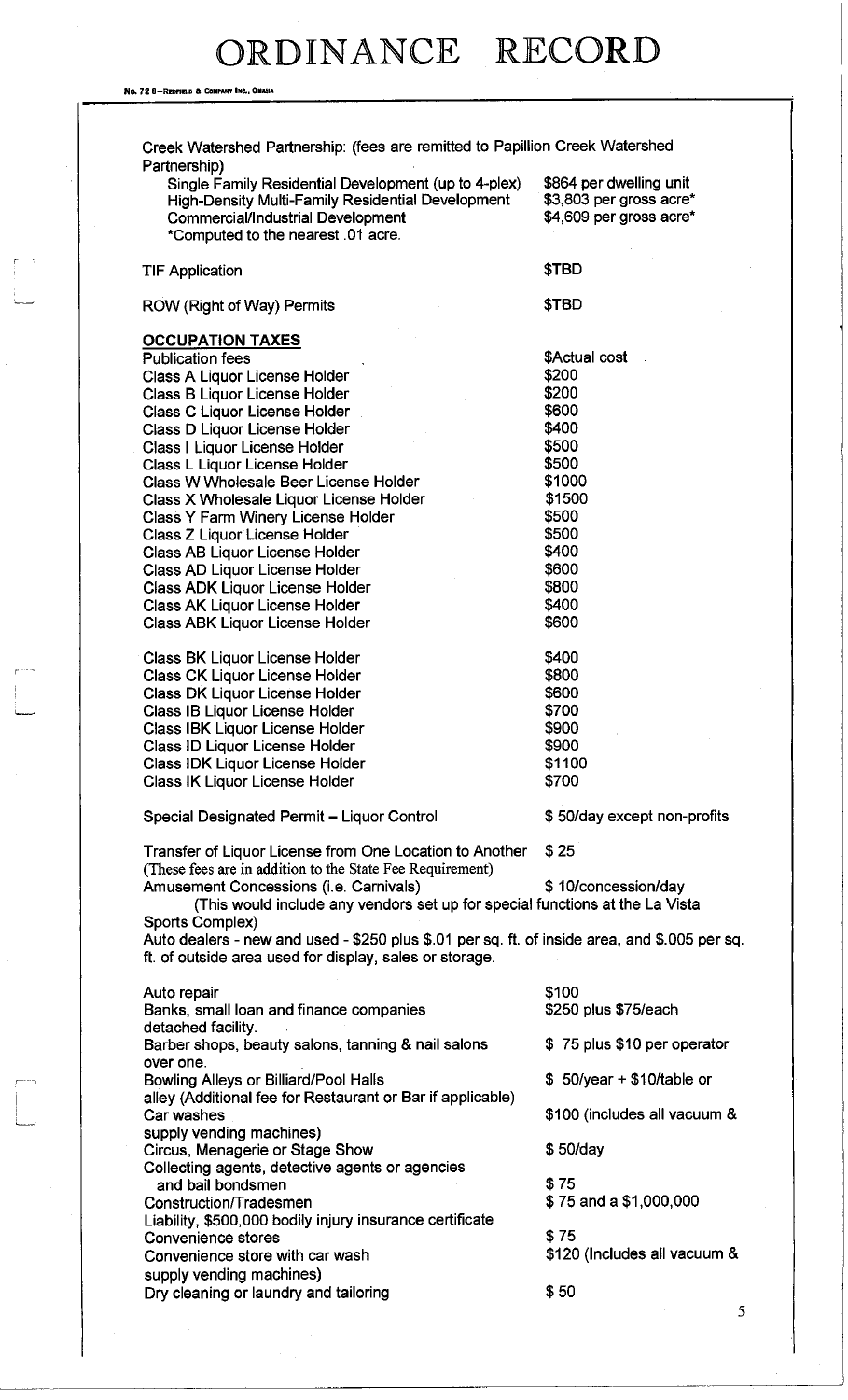No. 72 8-REDFIELD & COMPANY INC., OMAHA

| <b>Funeral homes</b><br><b>Gaming Device Distributors</b><br>profits exempt)                                                                                                                                                                                                                                                                                                                                                                                                                                                                                                                                                                                                                                                                                      | \$150<br>5% of gross receipts (non- |
|-------------------------------------------------------------------------------------------------------------------------------------------------------------------------------------------------------------------------------------------------------------------------------------------------------------------------------------------------------------------------------------------------------------------------------------------------------------------------------------------------------------------------------------------------------------------------------------------------------------------------------------------------------------------------------------------------------------------------------------------------------------------|-------------------------------------|
| <b>Games of Chance/Lotteries</b>                                                                                                                                                                                                                                                                                                                                                                                                                                                                                                                                                                                                                                                                                                                                  | 5% of gross receipts (non-          |
| profits exempt)<br>Games of Chance/Lottery License Fee<br>additional                                                                                                                                                                                                                                                                                                                                                                                                                                                                                                                                                                                                                                                                                              | \$50/1st location - \$10/ea         |
| <b>Gas Companies</b>                                                                                                                                                                                                                                                                                                                                                                                                                                                                                                                                                                                                                                                                                                                                              | 5% of gross receipts                |
| <b>Hawkers/Peddlers</b>                                                                                                                                                                                                                                                                                                                                                                                                                                                                                                                                                                                                                                                                                                                                           | \$75/day or \$500/year              |
| Home Occupations (not specified elsewhere)<br>Home Occupation Permit Application Fee<br>Home Occupation 1 and Child Care Home<br>Home Occupation Conditional Use Permit - see Zoning Fees                                                                                                                                                                                                                                                                                                                                                                                                                                                                                                                                                                         | \$30<br>\$50                        |
| Hotels/motels – Any hotel or motel in the City shall pay to the City monthly an<br>Occupation Tax equal to 5% of gross receipts from room rentals. Any shops and/or<br>restaurants, which are part of, associated with, or located in or with a hotel or motel<br>facility will be considered a separate business and taxed in accordance with the<br>provisions of this Ordinance and the applicable classifications(s) of the shop and/or<br>restaurant hereunder. The Occupation Taxes with Respect to any banquet and/or<br>ballroom facilities of, or associated with, or located in or with, any such hotel or motel<br>shall be determined in accordance with the square footage schedule above, based on<br>the actual square footage of said facilities. |                                     |
| Movie theatres                                                                                                                                                                                                                                                                                                                                                                                                                                                                                                                                                                                                                                                                                                                                                    | \$150/complex and                   |
| \$75/viewing room<br>Music, Vending, & Pinball Machines<br>Provider Fee of &75.00 for business outside the City that provides machines for local<br>businesses                                                                                                                                                                                                                                                                                                                                                                                                                                                                                                                                                                                                    | \$ 20/year/machine +Service         |
| Nurseries, greenhouses, landscaping businesses,                                                                                                                                                                                                                                                                                                                                                                                                                                                                                                                                                                                                                                                                                                                   |                                     |
| and tree trimmers<br>Nursing homes, assisted living, hospitals                                                                                                                                                                                                                                                                                                                                                                                                                                                                                                                                                                                                                                                                                                    | \$75                                |
| and retirement homes                                                                                                                                                                                                                                                                                                                                                                                                                                                                                                                                                                                                                                                                                                                                              | \$<br>5 per bed                     |
| Pawnbrokers<br>transaction evidenced by a pawnbroker card or ledger entry per Neb. Rev. Stat. Section<br>69-204. Minimum of \$30/year                                                                                                                                                                                                                                                                                                                                                                                                                                                                                                                                                                                                                             | 1.00/pawnbroker<br>S                |
| Professional services - engineers, architects, physicians, dentists, chiropractors,<br>osteopaths, accountants, photographers, auctioneers, veterinarians, attorneys, real<br>estate offices and insurance agents or brokers - \$75 plus \$10 per agent or professional<br>over one $(1)$                                                                                                                                                                                                                                                                                                                                                                                                                                                                         |                                     |
| Recreation businesses - indoor and outdoor                                                                                                                                                                                                                                                                                                                                                                                                                                                                                                                                                                                                                                                                                                                        | \$100                               |

Restaurants, Bars, and drive-in eating establishments  $\frac{1}{3}$  50 (5 employees or less)

\$100 (more than 5

employees)

Retail, Manufacturing, Wholesale, Warehousing and Other - Any person or entity engaged primarily in a manufacturing, wholesale, and/or warehousing business shall pay an Occupation Tax based on the schedule below and the actual interior or enclosed square footage of facilities in the City used by said person or entity in the conduct of such business; and any person or entity engaged in a business of making retail sales of groceries, clothing, hardware, notions, furniture, home furnishings, services, paint, drugs, or recreational equipment, and any other person or entity engaged in a business for which an Occupation Tax is not specifically provided elsewhere in this Ordinance, shall pay an Occupation Tax based on the schedule below and actual interior or enclosed square footage of facilities in the City used by said person or entity in the conduct of such business; provided, however, that persons or entities that use a basement or one or more additional floors in addition to the main floor (the main floor being the floor with the greatest total square footage) in the conduct of one or more specified businesses of sales at retail shall determine square footage for purposes of the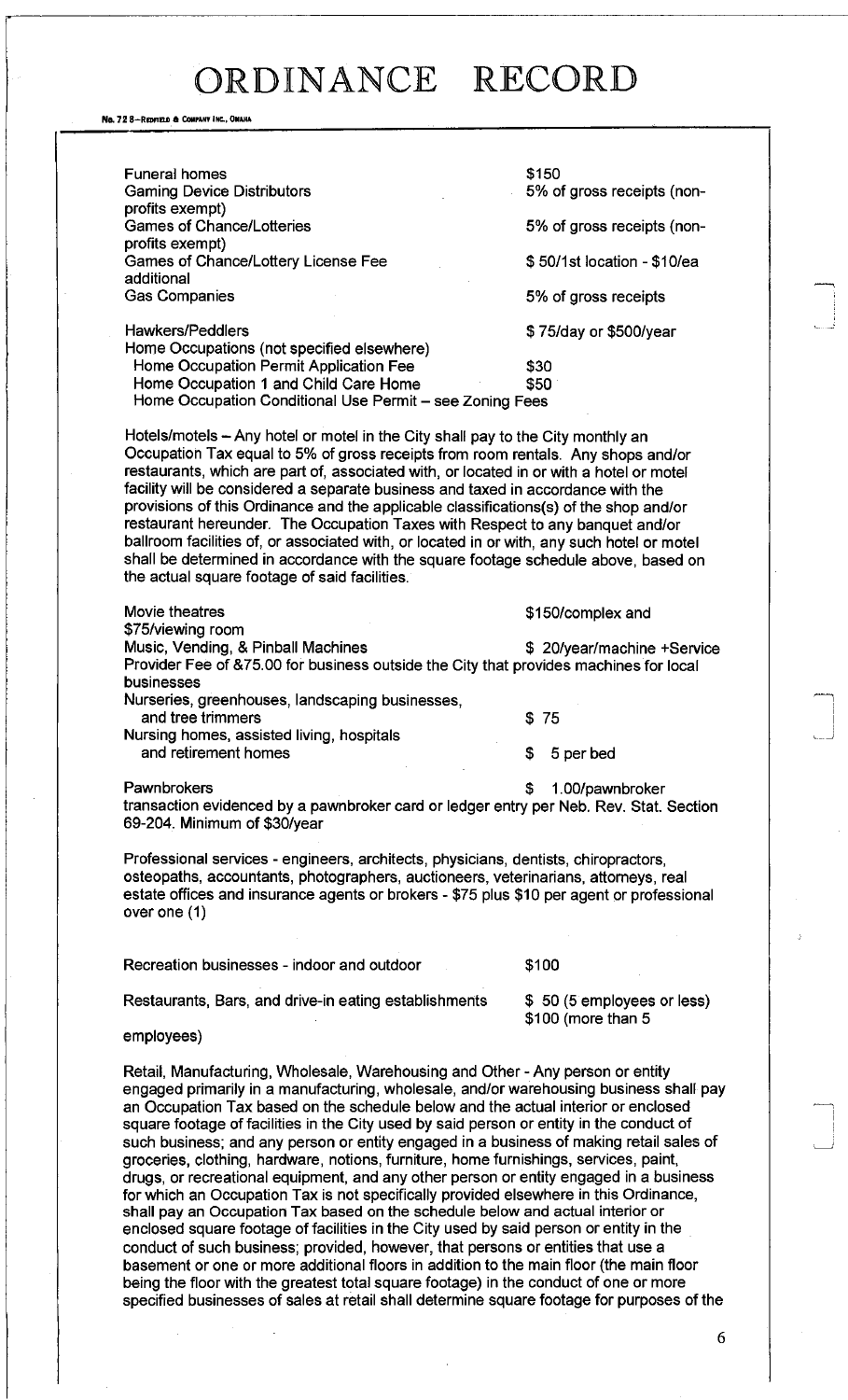No. 72 8-REDFIELD & COMPANY INC., OMAHA

 $\begin{picture}(20,5) \put(0,0){\vector(0,1){100}} \put(15,0){\vector(0,1){100}} \put(15,0){\vector(0,1){100}} \put(15,0){\vector(0,1){100}} \put(15,0){\vector(0,1){100}} \put(15,0){\vector(0,1){100}} \put(15,0){\vector(0,1){100}} \put(15,0){\vector(0,1){100}} \put(15,0){\vector(0,1){100}} \put(15,0){\vector(0,1){100}} \put(15,0){\vector(0,1){100}} \put$ 

 $\begin{bmatrix} 1 & 1 \\ 1 & 1 \end{bmatrix}$ 

Occupation Tax imposed hereunder based on the square footage of the entire main floor plus one-half (1/2) of the square footage of all such basement and additional floors.

| 0<br>1,000<br>3,000<br>5,000<br>8,000<br>10,000<br>15,000<br>25,000<br>40,000<br>60,000<br>100,000                                  | 999 sq. ft.<br>2,999 sq. ft.<br>4,999 sq. ft.<br>7,999 sq. ft.<br>9,999 sq. ft.<br>14,999 sq. ft.<br>24,999 sq. ft.<br>39,999 sq. ft<br>59,999 sq. ft.<br>99,999 sq. ft.<br>and greater |    | \$50<br>\$65<br>\$80<br>\$120<br>\$150<br>\$200<br>\$225<br>\$300<br>\$400<br>\$500<br>\$750                       |
|-------------------------------------------------------------------------------------------------------------------------------------|-----------------------------------------------------------------------------------------------------------------------------------------------------------------------------------------|----|--------------------------------------------------------------------------------------------------------------------|
|                                                                                                                                     | Schools - trade schools, dance schools, music schools,<br>nursery school or any type of school operated for profit                                                                      |    | \$50                                                                                                               |
| Service providers, such as persons, firms partnerships<br>whatsoever in nature within the City                                      | or corporations delivering any product, good or service                                                                                                                                 | \$ | -75                                                                                                                |
| Service stations selling oils, supplies, accessories<br>for service at retail<br>car wash                                           |                                                                                                                                                                                         | S. | $75 + $25.00$ for attached                                                                                         |
| <b>Telephone Companies</b><br>(includes land lines, wireless, cellular, and mobile)                                                 |                                                                                                                                                                                         |    | 5% of gross receipts                                                                                               |
| Telephone Surcharge - 911                                                                                                           |                                                                                                                                                                                         |    | \$1.00 per line per month                                                                                          |
| <b>Tobacco License</b><br>Statute)                                                                                                  |                                                                                                                                                                                         | \$ | 15 (based on State                                                                                                 |
| <b>Tow Truck Companies</b><br>Late Fee (Up to 60 days)<br>Late Fee (60-90 days)<br>Late Fee (over 90 days)                          |                                                                                                                                                                                         | \$ | \$75<br>\$35<br>-75<br>Double Occupation tax or \$100,<br>whichever is greater                                     |
| <b>COVENIENCE FEES</b><br><b>Credit Cards</b>                                                                                       |                                                                                                                                                                                         |    | 3% of transaction with \$2                                                                                         |
| <b>E-Checks</b>                                                                                                                     |                                                                                                                                                                                         |    | minimum transaction<br>\$3 for transactions $\leq$ \$10,000<br>\$10 for transactions ><br>\$10,000                 |
| <b>OTHER FEES</b><br><b>Barricades</b><br>Deposit Fee (returnable)<br><b>Block Parties/Special Event</b><br><b>Construction Use</b> |                                                                                                                                                                                         |    | \$60/barricade<br>\$5/barricade per day<br>\$30 ea. (7 days maximum)                                               |
| <b>Blasting Permit</b>                                                                                                              |                                                                                                                                                                                         |    | \$1,000                                                                                                            |
| <b>Bucket Truck Rental w/operator</b>                                                                                               |                                                                                                                                                                                         |    | \$150 per hour                                                                                                     |
| <b>Community Garden Plot Rental</b>                                                                                                 |                                                                                                                                                                                         |    | \$20 annually                                                                                                      |
| <b>Conflict Monitor Testing</b>                                                                                                     |                                                                                                                                                                                         |    | \$200                                                                                                              |
| Cat License Fee (per cat - limit 3)                                                                                                 |                                                                                                                                                                                         |    | \$5 each if spayed/neutered<br>\$15 each if not<br>spayed/neutered<br>\$10 each (delinquent) if<br>spayed/neutered |
|                                                                                                                                     |                                                                                                                                                                                         |    |                                                                                                                    |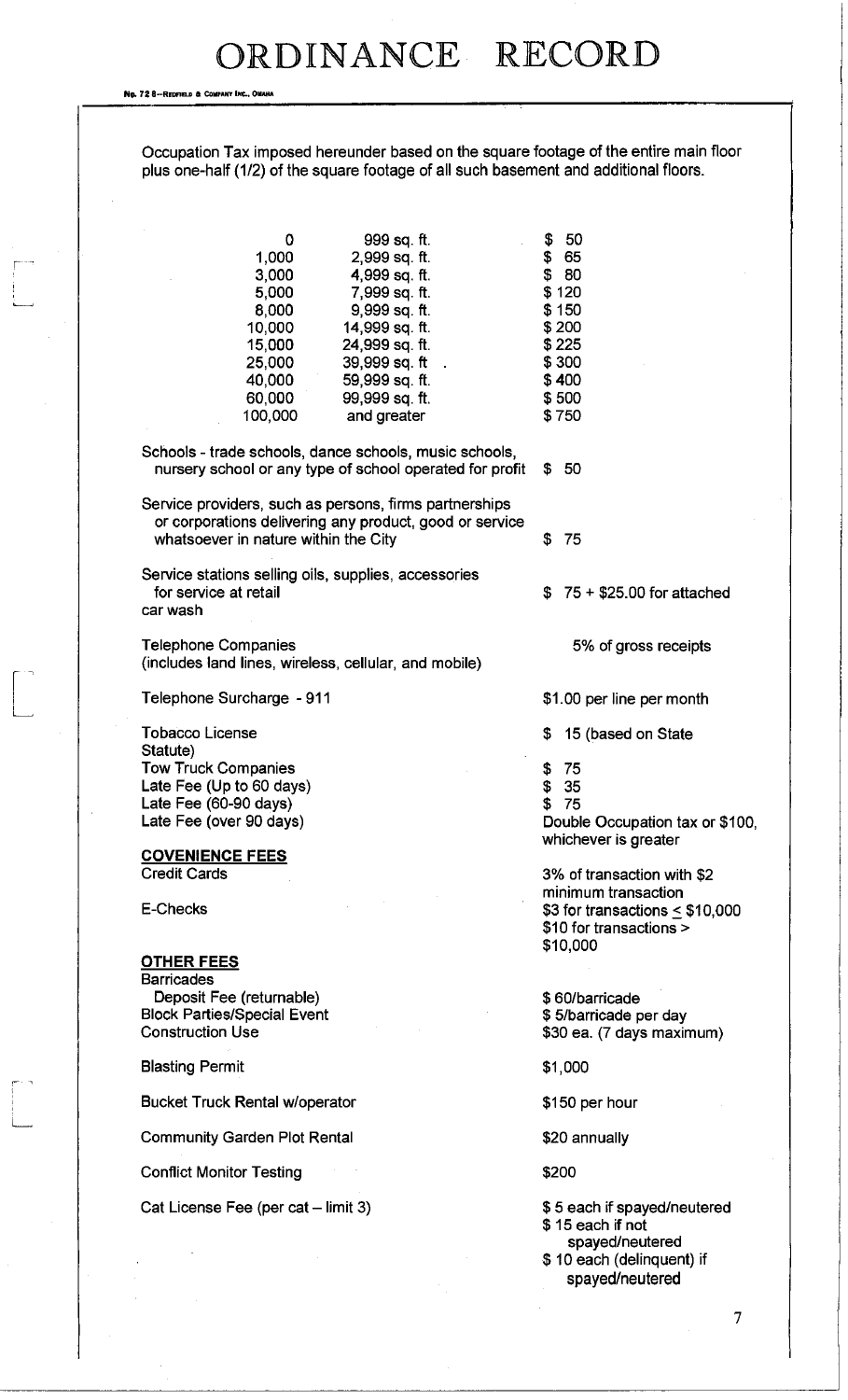No. 72 8-REDFIELD & COMPANY INC., OMAHA

|                                                                                                                                                                               | \$30 each (delinquent) if not<br>spayed/neutered                                                                                                                        |
|-------------------------------------------------------------------------------------------------------------------------------------------------------------------------------|-------------------------------------------------------------------------------------------------------------------------------------------------------------------------|
| Senior Citizen Discount (Age 65+)                                                                                                                                             | Free if spayed/neutered                                                                                                                                                 |
| Dog License Fee (per dog – limit 3)                                                                                                                                           | \$ 5 each if spayed/neutered<br>\$15 each if not<br>spayed/neutered<br>\$10 each (delinquent) if<br>spayed/neutered<br>\$30 each (delinguent) if not<br>spayed/neutered |
| Senior Citizen Discount (Age 65+)                                                                                                                                             | Free if spayed/neutered                                                                                                                                                 |
| Dog/Cat License Handling Fee (in addition to above fees)                                                                                                                      | \$5                                                                                                                                                                     |
| Dog or Cat License Replacement if Lost                                                                                                                                        | \$1                                                                                                                                                                     |
| Dog or Cat Capture and Confinement Fee                                                                                                                                        | \$10 + Boarding Costs                                                                                                                                                   |
| MAXIMUM OF 4 DOGS AND/OR CATS WITH NO MORE THAN 3 OF EITHER<br><b>SPECIES</b>                                                                                                 |                                                                                                                                                                         |
| <b>Election Filing Fee</b>                                                                                                                                                    | 1% of Annual Position Salary                                                                                                                                            |
| Fireworks Sales Permit (Non-Profits)<br>Handicap Parking Permit Application Fee<br><b>State</b>                                                                               | \$2,500<br>\$ Currently Not Charging Per                                                                                                                                |
| Natural Gas Franchisee Rate Filing Fee<br>(For rate changes not associated w/the cost of purchased gas.)                                                                      | Per Agreement                                                                                                                                                           |
| <b>Open Burning Permit</b>                                                                                                                                                    | \$10                                                                                                                                                                    |
| <b>Parking Ticket Fees</b><br>If paid within 7 days of violation date<br>If paid after 7 days of violation date but within 30 days<br>If paid after 30 days of violation date | $$20 ($5 + $15$)$ admin fee)<br>$$25 ($10 + $15$$ admin fee)<br>\$35 (\$20 + \$15 admin fee)                                                                            |
| <b>Pawnbroker Permit Fees:</b>                                                                                                                                                |                                                                                                                                                                         |
| Initial<br><b>Annual Renewal</b>                                                                                                                                              | \$150<br>\$100                                                                                                                                                          |
| <b>Pet Store License</b>                                                                                                                                                      | 50 (In addition to Occ.<br>S.                                                                                                                                           |
| License)<br><b>Police Officer Application Fee</b>                                                                                                                             | S.<br>-20                                                                                                                                                               |
| Public Assembly Permit (requires application and approval)\$                                                                                                                  | 00                                                                                                                                                                      |
| Returned Check Fee (NSF)<br>Storage of Explosive Materials Permit<br><b>Towing/Impound Fee</b><br><b>Trash Hauling Permit</b><br><b>Performance Bond</b>                      | \$35<br>\$100<br>\$<br>30<br>Ś.<br>25/yr./truck + \$25,000                                                                                                              |
| <b>PUBLIC RECORDS</b>                                                                                                                                                         |                                                                                                                                                                         |
| <b>Request for Records</b>                                                                                                                                                    | \$15.00/Half Hour + Copy<br>Costs* (May be subject to<br>deposit)                                                                                                       |
| <b>Audio Tapes</b><br>Video Tapes or CD/DVD<br>*Copy costs shall be established by the Finance Director                                                                       | \$5.00 per tape<br>\$10.00 per tape/CD                                                                                                                                  |
| Unified Development Ordinance                                                                                                                                                 | \$100                                                                                                                                                                   |

 $\bf{8}$ 

 $\begin{array}{c} \begin{array}{c} \begin{array}{c} \end{array} \\ \begin{array}{c} \end{array} \end{array} \end{array}$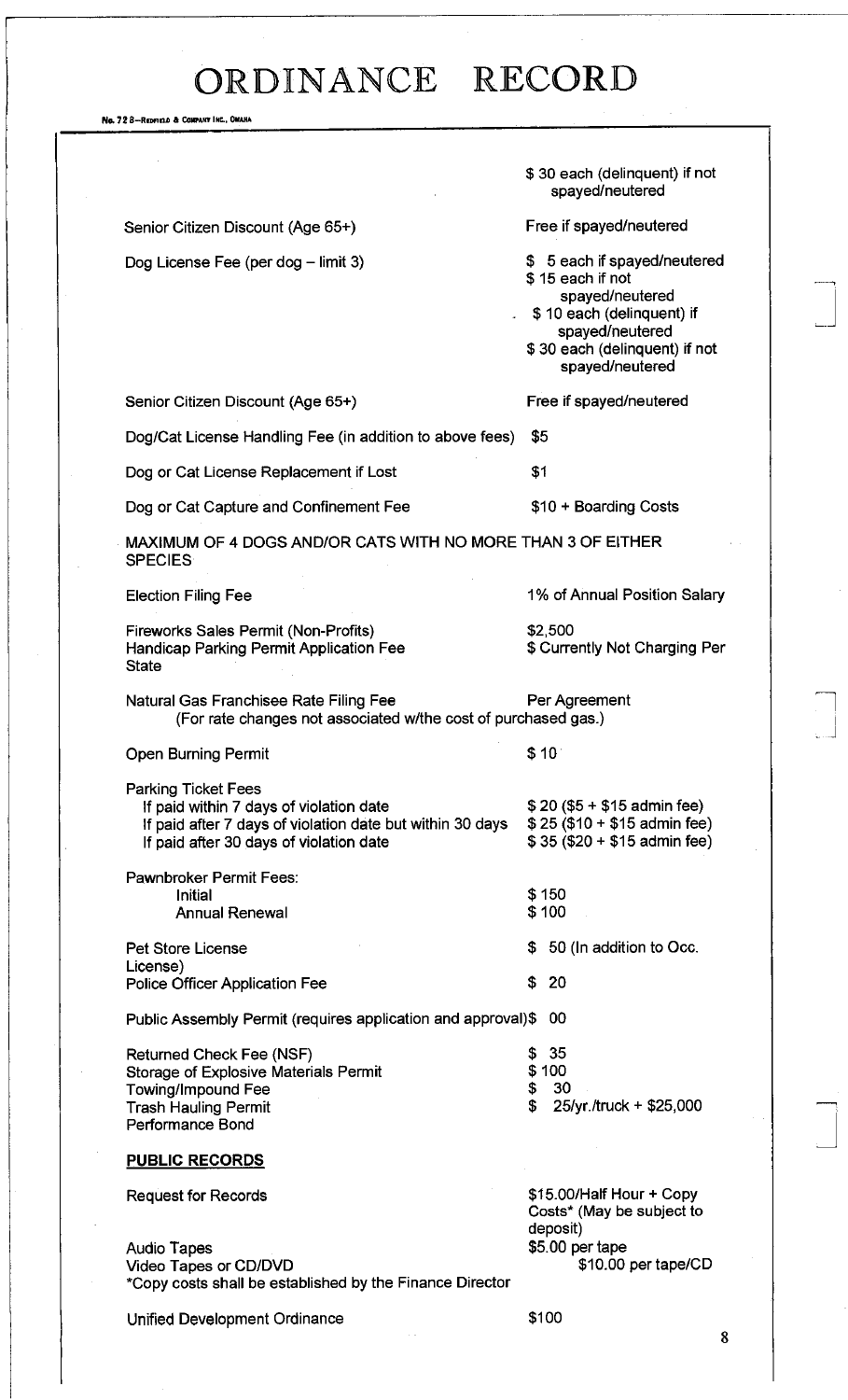No. 72 8-REDFIELD & COMPANY INC., OMAHA

| Comprehensive Plan<br>Zoning Map                                                | \$50<br>\$5<br>11"x17"<br>\$10 12"x36"<br>\$30 36"x120" |
|---------------------------------------------------------------------------------|---------------------------------------------------------|
| Zoning Ordinance w/Map<br><b>Subdivision Regulations</b>                        | \$30<br>\$30                                            |
| <b>Future Land Use Map</b>                                                      | \$5<br>11"x17"<br>\$10 12"x36"<br>\$30 36"x120"         |
| <b>Ward Map</b>                                                                 | \$2                                                     |
| <b>Fire Report</b><br>Police Report                                             | \$5<br>\$5                                              |
| Police Photos (5x7)                                                             | \$5/ea. for 1-15<br>\$3/ea. for additional              |
| Police Photos (8x10)                                                            | \$10/ea. for 1-15<br>\$5/ea. for additional             |
| Police Photos (Digital)                                                         | \$10/ea. CD                                             |
| Criminal history                                                                | \$10                                                    |
| <u>FALSE AND NUISANCE ALARMS</u>                                                |                                                         |
| Registration Fee for Alarm System (not to include<br>single family or duplexes) | \$25                                                    |
| Renewal Fee for Alarm System (not to include<br>single family or duplexes)      | \$25                                                    |

False Alarm Fee for any false alarm generated by the registrant's alarm system, a fee in accordance with the following schedule (from 1 January through 31 December of each year) shall be charged:

\$35

Number of False/Nuisance Alarms False/Nuisance Alarm Charge

| 1         | No Charge |
|-----------|-----------|
| 2         | No Charge |
| 31        | \$100.00  |
| 4 or more | \$250.00  |

False Alarm Fee for Alarm Systems without Registration - \$250 per alarm after 1 st alarm

(not to include single family or duplexes)

Late Registration Charge

### **RESPONSE TO LARGE HAZARDOUS MATERIALS INCIDENTS**

A Dispatch and mobilization charge of \$300 + mileage shall be charged for response to any incident where no action is taken. If services are provided, the following rates shall apply:

Response Vehicles: One-hour minimum charge. All charges will be made to the closest % hour. Mileage will be charged at \$8.00 per mile per vehicle.

| Pumper/Tanker Truck    | \$500/hour |
|------------------------|------------|
| Weed Truck             | \$150/hour |
| Aerial Ladder Truck    | \$750/hour |
| Utility Vehicle        | \$200      |
| <b>Command Vehicle</b> | \$100      |
|                        |            |

Equipment Charges: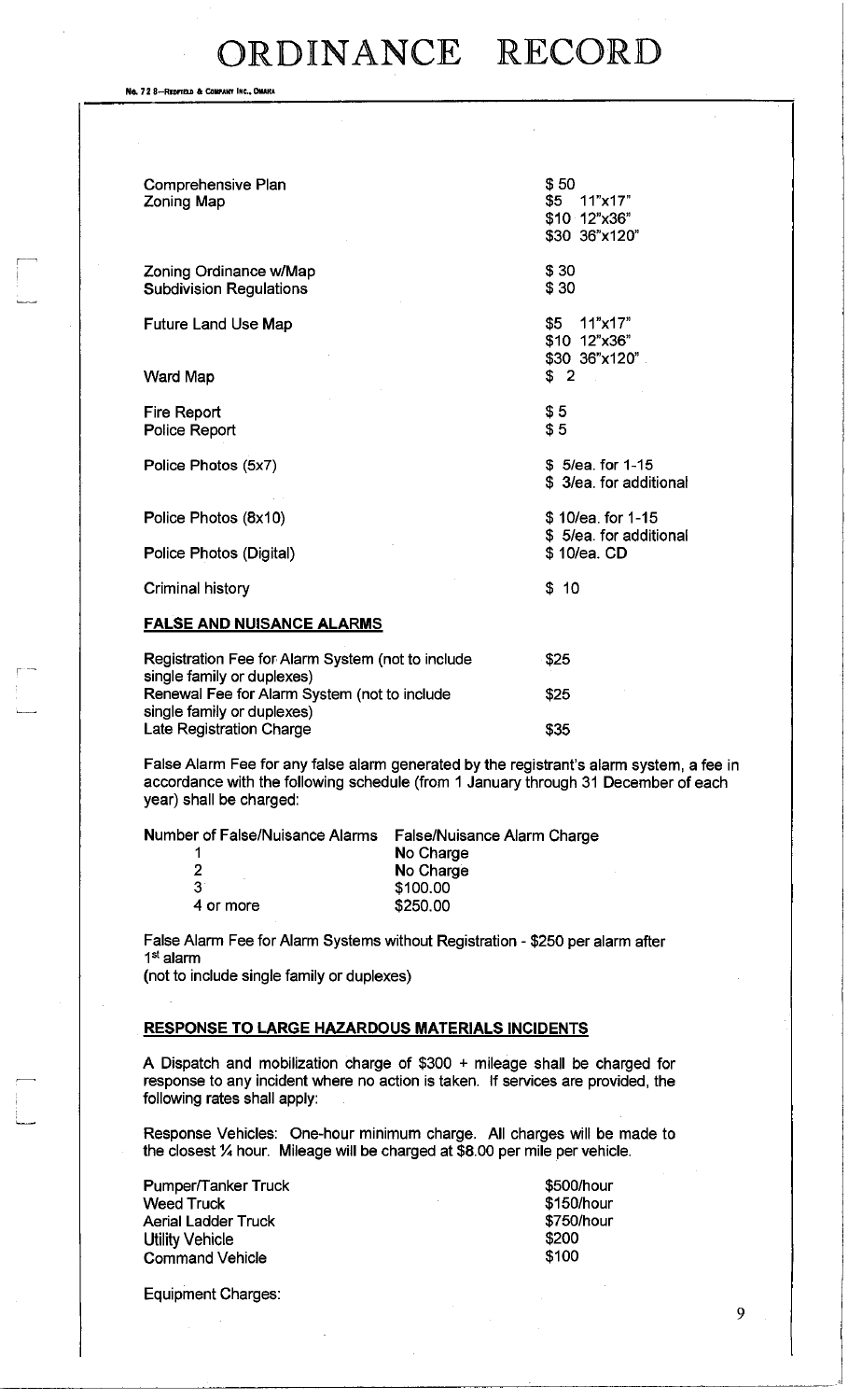No. 72 6-REDFIELD & COMPANY INC., OMAHA

| Jaws of Life<br>Power Saw<br>Hydraulic jack/chisels<br><b>Cribbing Blocks</b><br>Winches | \$250<br>\$75<br>\$75<br>\$10<br>\$10 |
|------------------------------------------------------------------------------------------|---------------------------------------|
| Air Bags                                                                                 | \$50                                  |
| High Lift Jack                                                                           | \$20                                  |

Supplies: The actual City cost of the supplies plus 25% shall be charged for all supplies including but not limited to safety flares, Class A foam, Class B foam, absorbent pads, absorbent material, salvage covers, and floor dry.

### **RESCUE SQUAD FEES**

| <b>Basic Life Support Emergency</b> | \$650 |
|-------------------------------------|-------|
| Advanced Life Support Emergency I   | \$750 |
| Advanced Life Support Emergency 2   | \$950 |
| Mileage - per loaded mile           | \$15  |

### **LIBRARY FEES**

| Membership (Non-Resident Family) | 6 month | \$35.00 |
|----------------------------------|---------|---------|
|                                  | 1 vear  | \$60.00 |
|                                  | 1 month | \$7.00  |

Fax Fines Books Audio Books DVDs/CDs

Damaged & Lost Books

Videos

Videos /DVDs/CDs

Color Copies **Copies** 

Inter-Library Loan Lamination  $-18$ " Machine

Lamination - 40" Machine Children's Mini-Camp

#### **RECREATION FEES**

| Refund Policy (posted at the Community Center) |
|------------------------------------------------|
| all approved refunds                           |
| Late Registration Fee                          |
| Community Center                               |

\$10.00 administrative fee on

\$2.00 up to 5 pages

\$5.00 processing fee +

\$5.00 processing fee +

\$ ,05/day \$ .10/day \$ 1.00/day \$. 10/day

actual cost

actual cost \$ .50 \$ .10

\$3.00/transaction \$2.00 per foot

\$6.00 per foot \$10.00 per week

\$10.00

| <b>Community Center</b> |                |              |                         |
|-------------------------|----------------|--------------|-------------------------|
|                         | Resident       | Non-Resident | <b>Business Groups</b>  |
|                         |                |              |                         |
| <b>Facility Rental</b>  |                |              |                         |
| Gym (1/2 Gym)           | \$38/Hour      | \$75/Hour    | \$75/Hour               |
| Gym/Stage (Rental)      | \$420/Day      | \$840/Day    | \$840/Day               |
| Gym/Stage (Deposit)     | \$215          | \$420        | \$420                   |
| Game Room               | \$22/Hour      | \$44/Hour    | \$44/Hour               |
| Meeting Rooms (Rental)  | \$12/Hour/Room |              | \$22/Hour/Room\$27/Hour |
| Meeting Rooms (Deposit) | \$50/Room      | \$50/Room    | \$50/Room               |
| Kitchen (Rental)        | \$19/Hour      | \$27/Hour    | \$33/Hour               |
| Kitchen (Deposit)       | \$50/Room      | \$50/Room    | \$50/Room               |
| Racquetball Court       | \$7/Hour       | \$14/Hour    | \$14/Hour               |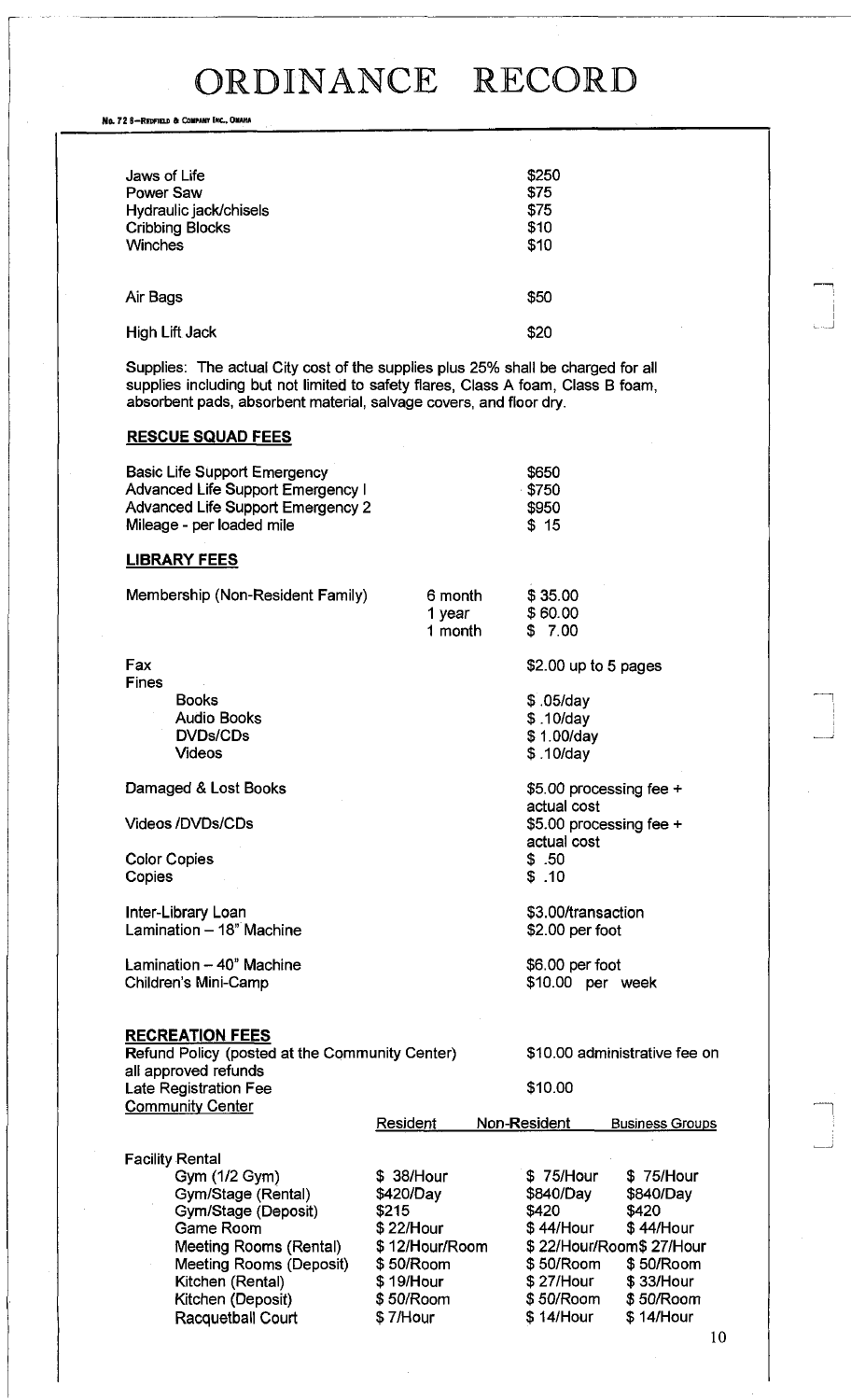No. 72 8-REDFIELD & COMPANY INC., O

| Club House                                                                                           | \$24. Hour        |                      | \$44/Hour    |                   | \$54/Hour      |
|------------------------------------------------------------------------------------------------------|-------------------|----------------------|--------------|-------------------|----------------|
|                                                                                                      |                   |                      |              |                   |                |
| <b>Facility Usage</b>                                                                                |                   |                      |              |                   |                |
| Daily Visit (19 and up)                                                                              | \$3.00            |                      | \$4.00       |                   |                |
| Daily Visit (Seniors 55+)                                                                            | $$ -0-$           |                      | \$2.00       |                   |                |
| Fitness Room (19 and up)                                                                             |                   |                      |              |                   |                |
| Membership Card                                                                                      | \$27.00/month     |                      |              |                   |                |
| (Exercise Room, Gym, Racquetball/Walleyball Courts)                                                  |                   |                      |              |                   |                |
| (Mon - Fri 8:00 -5:00 pm)                                                                            | \$3.00            |                      | \$4.00/Visit |                   |                |
| Gym (19 and up)                                                                                      |                   |                      |              |                   |                |
| (Mon - Fri 8:00 -5:00 pm)<br><b>Resident Punch Card</b>                                              | \$3.00<br>\$50.00 |                      | \$4.00/Visit |                   |                |
| Non-resident Punch Card                                                                              | \$35.00           |                      |              |                   |                |
| Non-resident Punch Card                                                                              | \$20.00           |                      |              |                   |                |
| Ind. Weight Training                                                                                 |                   |                      |              |                   |                |
| Classes                                                                                              | \$25              |                      |              |                   |                |
|                                                                                                      |                   |                      |              |                   |                |
| Variety of programs as determined by the Recreation Director<br>Fees determined by cost of program   |                   |                      |              |                   |                |
| <b>Classes</b>                                                                                       |                   |                      |              |                   |                |
|                                                                                                      | Contractor        |                      | <b>City</b>  |                   |                |
|                                                                                                      | 75%               |                      | 25%          |                   |                |
| <b>Contract Instructor Does Registration and Collects Fees</b>                                       |                   |                      |              |                   |                |
| <b>Other Facilities:</b>                                                                             |                   |                      |              |                   |                |
|                                                                                                      |                   | Resident             |              |                   | Non-Resident   |
| <b>Tournament Fees</b>                                                                               |                   | \$30/Team/Tournament |              |                   | S              |
| 30/Team/Tournament                                                                                   |                   |                      |              |                   |                |
|                                                                                                      |                   | \$40/Field/Day       |              |                   | \$40/Field/Day |
| Gate/Admission Fee                                                                                   |                   | 10% of Gross         |              |                   |                |
| <b>Model Airplane Flying</b>                                                                         |                   |                      |              |                   |                |
| <b>Field Pass</b>                                                                                    | \$30*             |                      |              | \$40*             |                |
| * includes \$10 club membership 1 - year license                                                     |                   |                      |              |                   |                |
| <b>Field Rentals</b><br><b>Resident</b>                                                              |                   | \$40/2 hours         |              | Resident and Non- |                |
| <b>Park Shelters</b>                                                                                 |                   | \$15/3 hours         |              | \$25/3 hours      |                |
| <b>Swimming Pool</b>                                                                                 |                   | <b>Resident</b>      |              | Non-Resident      |                |
| <b>Youth Daily</b>                                                                                   | \$                | $\overline{2}$       | \$<br>4      |                   |                |
| <b>Adult Daily</b>                                                                                   | \$                | $\mathbf{3}$         | \$<br>4      |                   |                |
| <b>Resident Tag</b>                                                                                  | \$                | $\overline{2}$       |              |                   |                |
| <b>Family Season Pass</b>                                                                            |                   | \$105                | \$165        |                   |                |
| <b>Youth Season Pass</b>                                                                             |                   | \$65                 | \$95         |                   |                |
| <b>Adult Season Pass</b>                                                                             | \$75              |                      | \$105        |                   |                |
| 30-Day Pass                                                                                          |                   | \$55                 | \$85         |                   |                |
| Season Pass (Day Care)                                                                               |                   | \$275                | \$275        |                   |                |
| Swim Lessons                                                                                         |                   | \$30                 | \$55         |                   |                |
| Swimming Pool memberships and specials prices shall be established by the<br><b>Finance Director</b> |                   |                      |              |                   |                |
| <b>Youth Recreation Programs</b>                                                                     |                   | Resident             |              | Non-Resident      |                |
| Coed T-BallAges 5-6                                                                                  |                   | \$45/55              | \$60/70      |                   |                |
| Softball/Baseball Ages 7-8                                                                           |                   | \$50/60              | \$65/75      |                   |                |
| Softball/Baseball Ages 9-10                                                                          |                   | \$65/75              | \$85/95      |                   |                |
| Softball/Baseball Ages 11-12                                                                         |                   | \$75/85              | \$105/115    |                   |                |
| Softball/Baseball Ages 13-14                                                                         |                   | \$85/95              | \$105/115    |                   |                |
| Softball/Baseball Age 15-18                                                                          |                   | \$110/120            | \$140/150    |                   |                |
| <b>Basketball Clinic</b>                                                                             |                   | \$17/27              | \$22/32      |                   |                |
| <b>Basketball Grades 3-8</b>                                                                         |                   | \$55/65              | \$65/75      |                   |                |
| Soccer Academy                                                                                       |                   | \$33/43              | \$53/63      |                   |                |
| <b>Flag Football</b>                                                                                 |                   | \$33/43              | \$53/63      |                   |                |
| Volleyball                                                                                           |                   | \$33/43              | \$53/63      |                   |                |
|                                                                                                      |                   |                      |              |                   |                |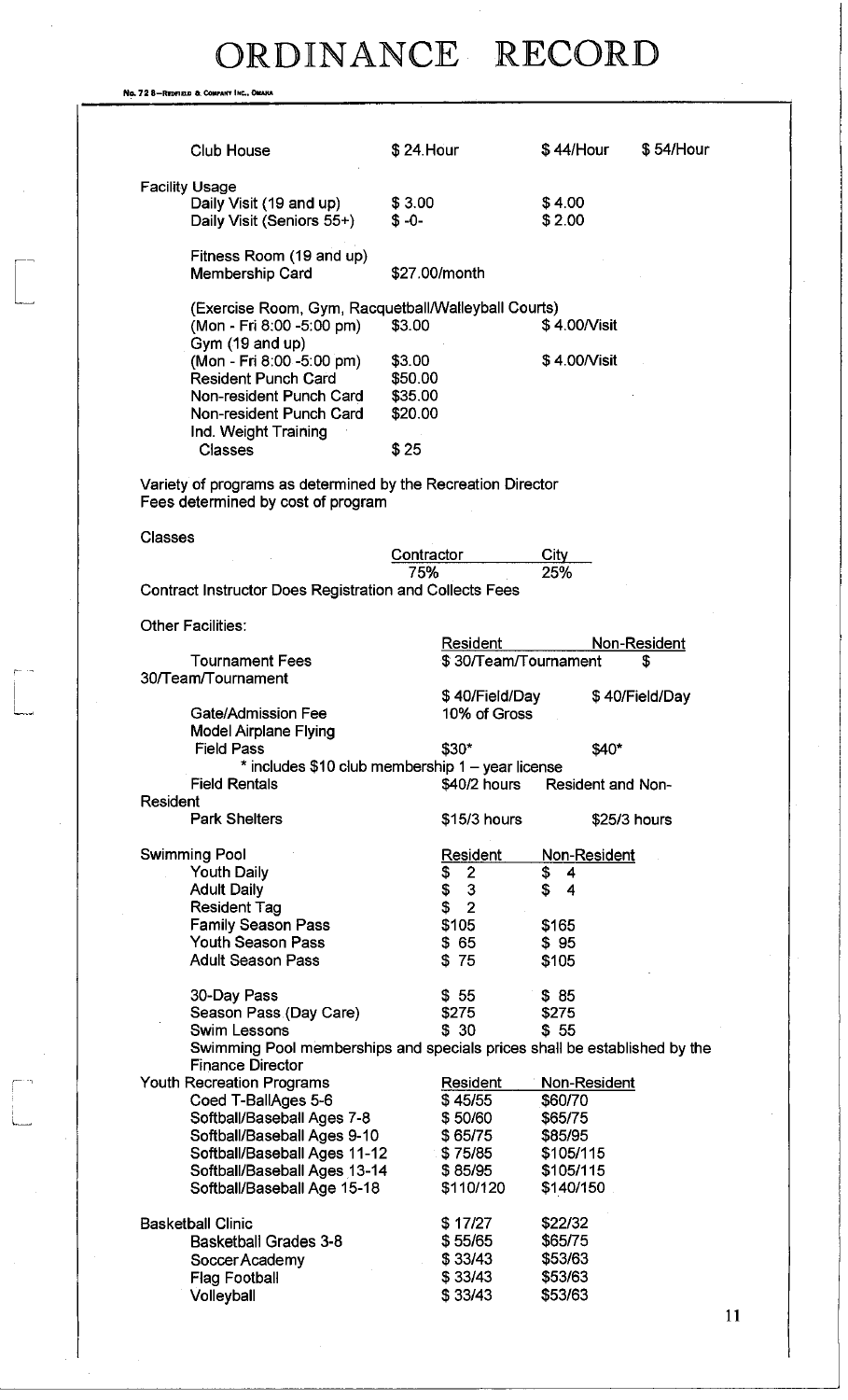#### No. 72 8-Repear & COMPANY INC., OMAHA

| 3 yr. old Soccer Clinic                                                             |                | \$17/27 \$22/33 |  |
|-------------------------------------------------------------------------------------|----------------|-----------------|--|
| Programs<br>Adult Spring Softball - Single<br><b>Adult Spring Softball - Double</b> | \$215<br>\$420 | \$215<br>\$420  |  |
| <b>Adult Volleyball</b>                                                             | \$110          | \$110           |  |
| Adult Fall Softball - Single<br><b>Adult Fall Softball - Double</b>                 | \$120<br>\$235 | \$120<br>\$235  |  |
|                                                                                     |                |                 |  |

Senior Spring Softball Senior Fall Softball

\$15 per game per team \$17 per game per team

\$1.00 one way

Special Services Van Fees

Zone 1 Trip within city limits (LaVista & Ralston) Includes trips to grocery stores and senior center

Zone 2 Trip outside city limits **\$3.00** one way Zone 3 Trip outside city limits  $$10.00$  one way Bus pass (each punch is worth \$1.00) \$30.00

Section 2. Sewer Fee Schedule.

§3-103 Municipal Sewer Department: Rates.

- A. Levy of Sewer Service Charges. The following sewer service charges shall be levied against the user of premises, property or structures of every kind, nature and description, which has water service from any supply source and are located within the wastewater service area of the City of La Vista.
- B. Computation of Sewer Service Charges. For the months of December, January, February and March, the monthly charge for residential sewer services will be computed on the actual water used for these months. The monthly charge for residential sewer service in the months of April, May, June, July, August, September, October and November will be computed on the average water usage of the four (4) preceding winter months of December, January, February and March or for such portion of said consumption, whichever is the lesser. At the option of the City of La Vista, water used from private wells shall be either metered or estimated for billing purposes.
- C. Amount of Sewer Service Charges. The total sewer service charge for each sewer service user will be the sum of three (3) charges: (1) customer charge, (2) flow charge, and (3) abnormal charge.
	- 1. The customer charge is as follows
		- a. For sewer service users classified as Residential, the same being sewer service to a single family dwelling, or a duplex, apartment, or other multi-family dwelling (e.g. apartments) wherein each dwelling unit has a separate water meter that is read and charged for water and sewer use by the Metropolitan Utilities District - \$10.09 per month.
			- b. For sewer service users classified as Residential-Multi-Family, the same being sewer service to Multi-Family dwellings (e.g. apartments) wherein there is only a separate water meter to each building or complex that is read and charged for water and sewer use by the Metropolitan Utilities District - \$10.09 per month plus an amount equal to \$3.82 times the total number of dwelling units, less one, in the Multi-Family dwellings that comprise an apartment complex. The customer charge for Residential-Multi Family sewer service users will be billed by the City of La Vista in addition to the flow charge billing from the Metropolitan Utilities District. A late charge of 14% will be applied for for Multi-Family sewer use billings.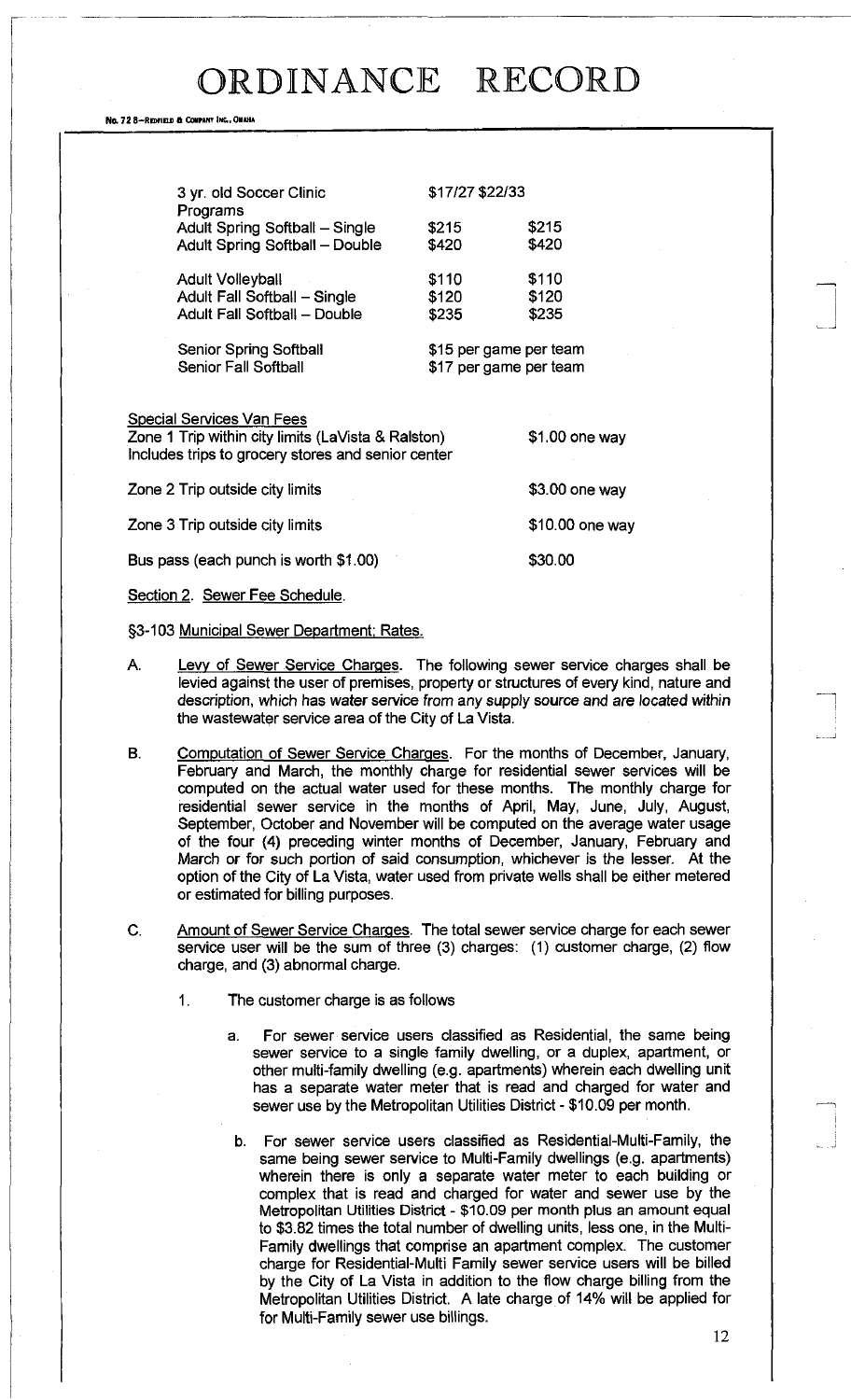No. 72 8-REDFIELD & COMPANY INC., OM

c. For sewer service users classified as General Commercial: Customers who normally use less than 100,000 cubic feet of water per month and who are not Residential users or Residential-Multi-Family users - \$10.82 per month. For sewer service users in this category that require manual billing, add \$10.00 for a total of \$20.82. The manual billing of the customer charge will come from the City of La Vista instead of the Metropolitan Utilities District.

2. The flow charge for all sewer service users shall be \$2.94 per hundred cubic feet (ccf).

3. If users have abnormal strength sewage as determined by the terms of the Wastewater Service Agreement between the City of La Vista and the City of Omaha, then additional charges will be billed to the user at the applicable rates as determined by said Agreement.

4. If users other than those classified herein are connected to the wastewater collection system, the Customer Charges, the Flow Charges and Other Charges will be determined by the City Council in accordance with rules and regulations of the EPA and the Agreement between the City of La Vista and the City of Omaha.

Section 3. Sewer/Drainage Connection Fee Schedule. A fee shall be paid to the City Treasurer as set forth in this section for each structure or tract to be connected to the sewer system of the City. No connection permit or building permit shall be issued until the following connection fees have been paid.

|                               | <b>Effective 1/1/2016</b>          | <b>Effective 1/1/2017</b>          |
|-------------------------------|------------------------------------|------------------------------------|
| Residential                   |                                    |                                    |
| <b>Single Family Dwelling</b> | \$1,166                            | \$1,232                            |
| <b>Duplex</b>                 | \$1,166/unit                       | \$1,232/unit                       |
| <b>Multiple Family</b>        | 909/unit<br>S                      | 961/unit<br>S.                     |
| Commercial/Industrial         | \$6,331/acre of<br>land as platted | \$6,690/acre of<br>land as platted |

The fee for commercial (including industrial) shall be computed on the basis of \$6,331 per acre within each platted lot or tract, irrespective of the number of structures to be constructed thereon.

The applicable fee shall be paid in respect to each lot or building site as a condition of City's issuance of any building or sewer connection permit.

- A. Changes in Use. If the use of a lot changes subsequent to payment of the fee, which different use would require payment of a fee greater than that payable in respect to the use for which the fee was originally paid, the difference in fee shall be paid to the City at time of such change in use.
- B. Existing Structures. Structures for which sewer connection and building permits have been issued, and all permit fees in respect thereto paid, prior to the effective date hereof shall be exempt from the fees herein imposed.
- C. Preconnection Payments. Where preconnection payment charges for a subdivision or portion thereof have been paid to City at time of subdivision of a tract pursuant to agreement between the City and the developer and the sanitary and improvement district, if any, financing improvements of the subdivision, the preconnection payment so made shall be credited by City to the sewer/drainage fees payable at time of connection of the individual properties to the sewer/drainage systems of the City.
- D. Sewer Tap and Inspection and Sewer Service Fees. The fees imposed by Section 3 hereof are in addition to and not in lieu of (1) sewer tap and inspection fees payable pursuant to Section 3-122 of the La Vista Municipal Code and listed herein and (2) sewer service charges imposed by Section 2 hereof.